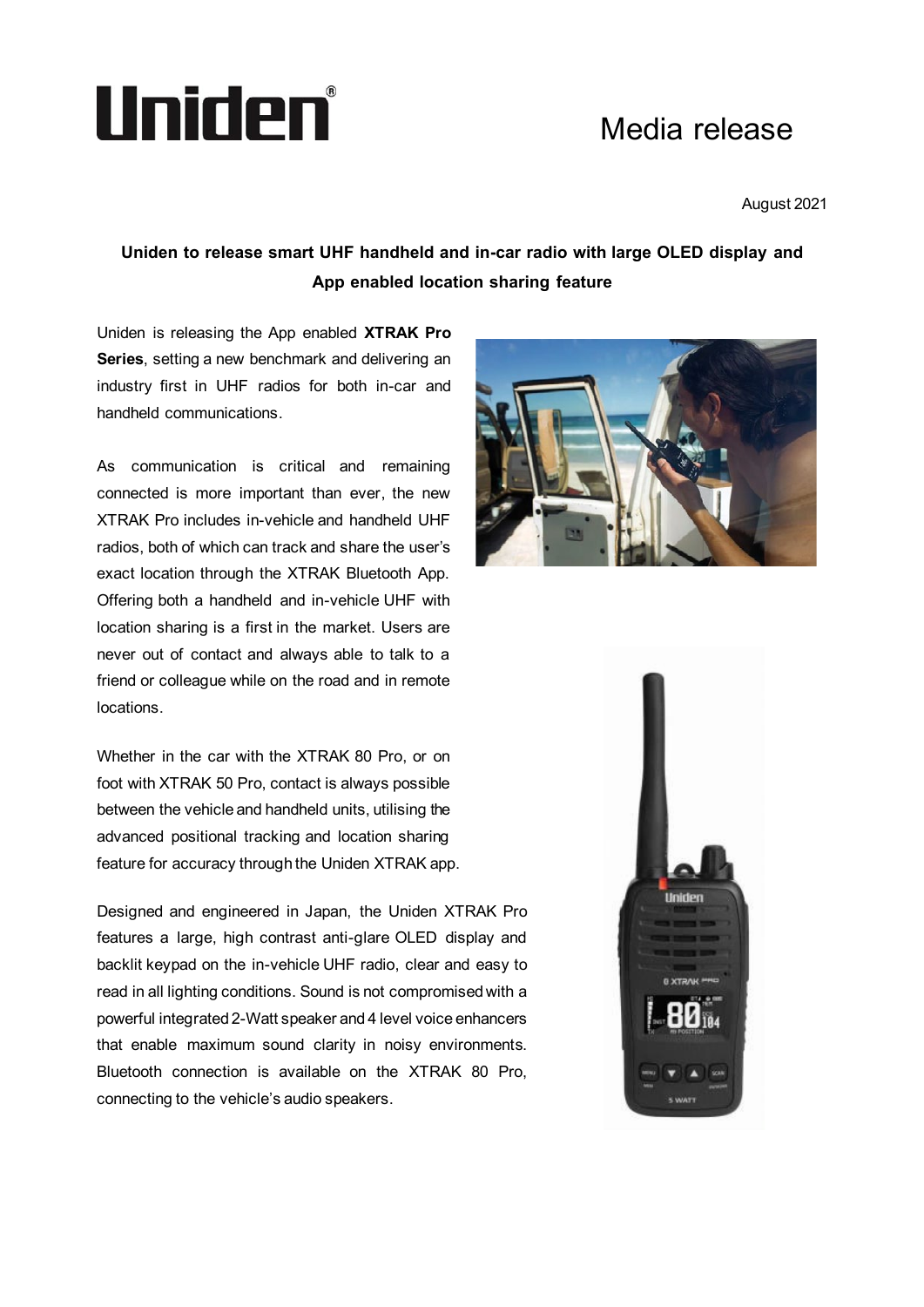Uniden's innovative one touch instant replay avoids missing important transmissions, with the ability to listen to recent communications received up to six minutes prior. This has been a popular feature of Uniden invehicle UHF Radios for many years and is an industry first for UHF handheld radios with the launch of the Uniden XTRAK Series. A Smart Key also helps to easily toggle between instant channel, call tone or equaliser.

Pairing with the Bluetooth XTRAK App, available for iOS and Android, is simple and immediately pinpoints a map position with the UHF radio. The App also gives access to settings controls on the radio, allowing the management of Selcall contacts and extra receive channels, as well as sending in-App text messages.

Uniden UHF radios are tough, designed and built to withstand the harshest conditions, with the magnetic microphone mount across both in-vehicleXTRAK and XTRAK Pro providing quick access and keeping the mobile safe and secure when driving. The XTRAK 50 UHF Handheld Series is waterproof, offering a range of up to 17 kilometres with 30 hours of operating time. Watch Uniden XTRAK in action:<https://youtu.be/l2ripCbTvcM>

#### **Uniden XTRAK Pro key features:**

- UHF Radio and Location Tracking in 1 Industry first for UHF Handhelds
- Industry First Instant Replay Function (Both UHF Handheld and UHF In-Vehicle)
- Bluetooth App enabled
- Large Anti-Glare OLED Display with Dimmer
- 2-Watt Speaker in Remote Microphone
- 80 UHF Channels
- Magnetic Microphone Mount (In-car UHF Radios)
- Voice Scrambler
- Open/Group Scan with Priority Channel watch
- 5-Watt Maximum TX Output Power
- Designed and Engineered in Japan

#### **Uniden XTRAK (available from late August 2021)**

XTRAK 80 - Smart UHF Radio with Large OLED Display and Instant Replay Function - \$449.95 RRP

XTRAK 50 - 5-Watt Waterproof Smart UHF Handheld Radio with Large OLED Display with Instant Replay Function - \$329.95 RRP

#### **Uniden XTRAK PRO (available late September 2021)**

XTRAK 80 PRO - Smart UHF Radio with Large OLED Display, Location Sharing Through App and Instant Replay - \$549.95 RRP